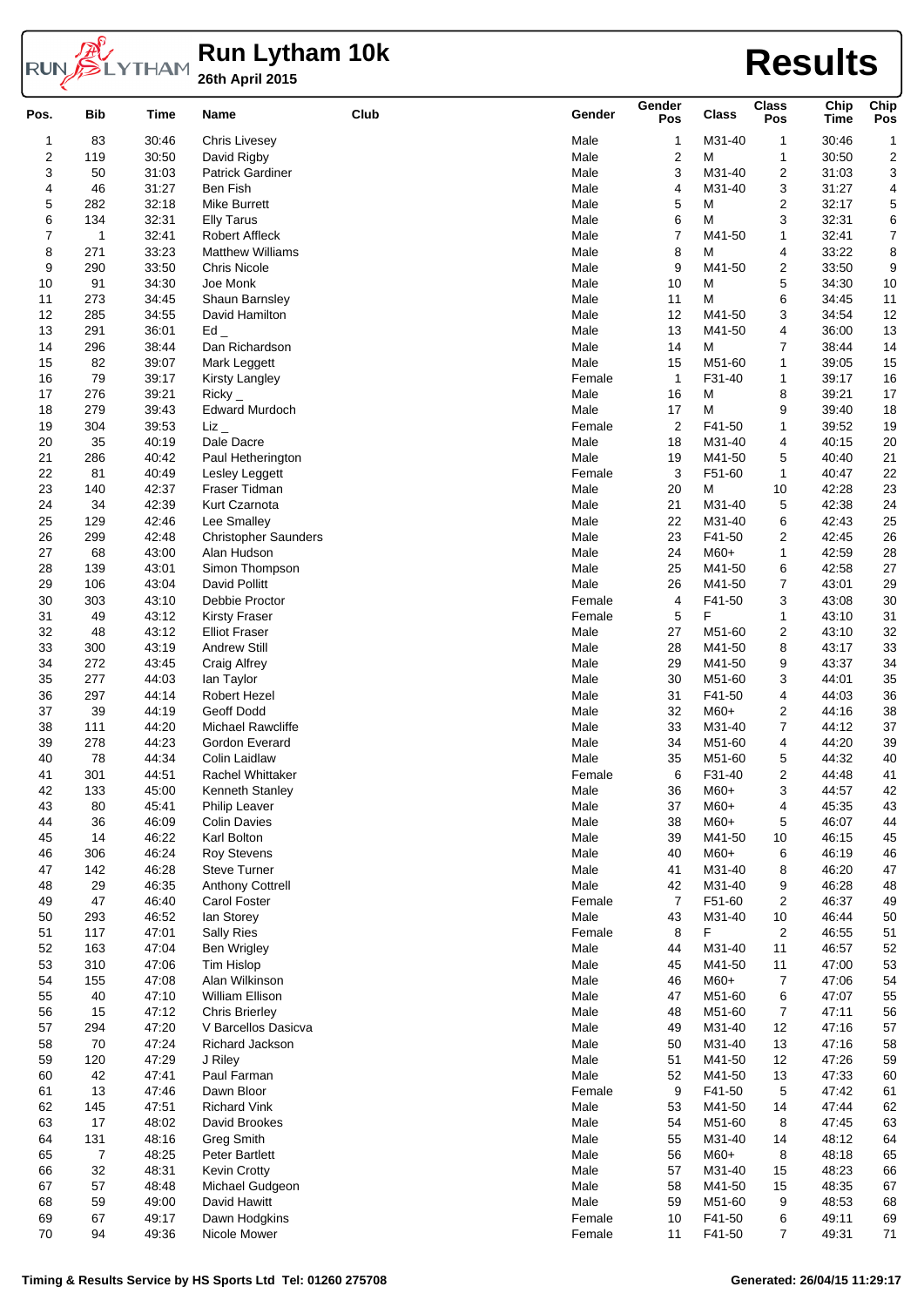

## **Run Lytham 10k 26th April 2015 Results**

| Pos. | <b>Bib</b>     | Time    | Name                      | Club | Gender | Gender<br>Pos | <b>Class</b> | <b>Class</b><br>Pos     | Chip<br><b>Time</b> | Chip<br>Pos |
|------|----------------|---------|---------------------------|------|--------|---------------|--------------|-------------------------|---------------------|-------------|
| 71   | 146            | 49:39   | Dave Wakefield            |      | Male   | 60            | M41-50       | 16                      | 49:29               | 70          |
| 72   | 274            | 49:41   | <b>Bob Fleetwood</b>      |      | Male   | 61            | M51-60       | 10                      | 49:31               | 72          |
| 73   | 11             | 49:48   | George Bell               |      | Male   | 62            | M51-60       | 11                      | 49:34               | 73          |
| 74   | 160            | 49:56   | David Wood                |      | Male   | 63            | M51-60       | 12                      | 49:43               | 74          |
| 75   | 66             | 50:37   | Paul Hewitt               |      | Male   | 64            | M31-40       | 16                      | 50:26               | 75          |
| 76   | 125            | 50:37   | <b>Gilly Shields</b>      |      | Female | 12            | F31-40       | 3                       | 50:33               | 76          |
| 77   | 77             | 50:47   | Joel Kelly                |      | Male   | 65            | M            | 11                      | 50:33               | 77          |
| 78   | 26             | 51:06   | Lesley Clayton            |      | Female | 13            | F51-60       | 3                       | 50:56               | 78          |
| 79   | 295            | 51:15   | James Margerison          |      | Male   | 66            | M31-40       | 17                      | 51:08               | 81          |
| 80   | 52             | 51:16   | <b>Rosalind Gehring</b>   |      | Female | 14            | F31-40       | 4                       | 51:04               | 79          |
| 81   | 41             | 51:17   | <b>Steffan Evans</b>      |      | Male   | 67            | M41-50       |                         | 51:17               |             |
|      |                |         |                           |      |        |               |              | 17                      |                     | 82          |
| 82   | 311            | 51:17   | Dave Jousiffe             |      | Male   | 68            | M31-40       | 18                      | 51:05               | 80          |
| 83   | 4              | 51:32   | <b>Chris Allard</b>       |      | Male   | 69            | M41-50       | 18                      | 51:32               | 86          |
| 84   | 95             | 51:33   | Dave Myring               |      | Male   | 70            | M31-40       | 19                      | 51:21               | 83          |
| 85   | 30             | 51:35   | Simon Cox                 |      | Male   | 71            | M31-40       | 20                      | 51:31               | 85          |
| 86   | 302            | 51:45   | Kay Pate                  |      | Female | 15            | F41-50       | 8                       | 51:37               | 87          |
| 87   | 270            | 51:46   | Simon Moran               |      | Male   | 72            | M51-60       | 13                      | 51:26               | 84          |
| 88   | 147            | 51:49   | Stephen Walkden           |      | Male   | 73            | M41-50       | 19                      | 51:38               | 88          |
| 89   | 275            | 52:00   | John Pickering            |      | Male   | 74            | M51-60       | 14                      | 51:59               | 90          |
| 90   | 65             | 52:08   | <b>Clive Helders</b>      |      | Male   | 75            | M51-60       | 15                      | 51:55               | 89          |
| 91   | 33             | 52:26   | Gemma Czarnota            |      | Female | 16            | F31-40       | 5                       | 52:20               | 91          |
| 92   | 287            | 54:05   | Kenny Goodliffe           |      | Male   | 76            | M31-40       | 21                      | 53:55               | 92          |
| 93   | 150            | 54:14   | Lee Watson                |      | Male   | 77            | M31-40       | 22                      | 54:05               | 93          |
| 94   | 10             | 54:26   | Sara Bell                 |      | Female | 17            | F31-40       | 6                       | 54:18               | 94          |
| 95   | 112            | 54:47   | Robert Raynor             |      | Male   | 78            | M60+         | 9                       | 54:37               | 95          |
| 96   | 153            | 54:52   | Ross Whittaker :-)        |      | Male   | 79            | M31-40       | 23                      | 54:47               | 96          |
| 97   | 157            | 54:54   | <b>Michael Williams</b>   |      | Male   | 80            | M41-50       | 20                      | 54:50               | 97          |
| 98   | 118            | 55:00   | <b>Kate Ries</b>          |      | Female | 18            | F            | 3                       | 54:54               | 98          |
| 99   | 151            | 55:07   | Kenneth Weston            |      | Male   | 81            | $M60+$       | 10                      | 54:56               | 99          |
| 100  | 110            | 55:27   | Lizzie Randles            |      | Female | 19            | F31-40       | 7                       | 55:15               | 100         |
| 101  | 161            | 55:27   | Jennifer Wrigley          |      | Female | 20            | F            | 4                       | 55:15               | 101         |
| 102  | 162            | 55:28   | Jennifer Wrigley          |      | Male   | 82            | M31-40       | 24                      | 55:15               | 102         |
| 103  | 89             | 56:02   | Angela Metcalfe           |      | Female | 21            | F51-60       | $\overline{\mathbf{4}}$ | 55:47               | 104         |
| 104  | 121            | 56:02   | <b>Trevor Roberts</b>     |      | Male   | 83            | M51-60       | 16                      | 55:46               | 103         |
| 105  | 281            | 56:16   | Robert Chapman            |      | Male   | 84            | M51-60       | 17                      | 56:07               | 105         |
| 106  | 75             | 56:16   | Olivia Johnson Allen      |      | Female | 22            | F            | 5                       | 56:09               | 106         |
|      |                |         |                           |      |        |               |              | 8                       |                     |             |
| 107  | 154            | 56:29   | Lisa Wilkinsn             |      | Female | 23            | F31-40       |                         | 56:11               | 107         |
| 108  | 76             | 56:38   | Darren Jones              |      | Male   | 85            | M51-60       | 18                      | 56:28               | 109         |
| 109  | 96             | 56:39   | Philip Naylor             |      | Male   | 86            | M51-60       | 19                      | 56:24               | 108         |
| 110  | 56             | 56:56   | Shaun Grime               |      | Male   | 87            | M41-50       | 21                      | 56:40               | 110         |
| 111  | 88             | 57:00   | Pippa McPhillips          |      | Female | 24            | F            | 6                       | 56:55               | 111         |
| 112  | 280            | 57:12   | <b>Clive Chenery</b>      |      | Male   | 88            | M41-50       | 22                      | 57:07               | 112         |
| 113  | 126            | 57:35   | Judith Simpson            |      | Female | 25            | F51-60       | 5                       | 57:17               | 113         |
| 114  | 288            | 57:40   | Victoria Debert           |      | Female | 26            | F41-50       | 9                       | 57:30               | 114         |
| 115  | 159            | 58:10   | Graham Wood               |      | Male   | 89            | M41-50       | 23                      | 57:54               | 115         |
| 116  | 72             | 58:22   | Paula James               |      | Female | 27            | F41-50       | 10                      | 58:16               | 117         |
| 117  | 289            | 58:22   | Sarah Hicks               |      | Female | 28            | F31-40       | 9                       | 58:10               | 116         |
| 118  | 60             | 58:44   | Susan Hawitt              |      | Female | 29            | F41-50       | 11                      | 58:37               | 118         |
| 119  | 130            | 58:55   | Fiona Smith               |      | Female | 30            | F31-40       | 10                      | 58:40               | 119         |
| 120  | 305            | 58:56   | Emma Templeton            |      | Female | 31            | F            | $\overline{7}$          | 58:47               | 120         |
| 121  | 108            | 59:23   | Leane Price               |      | Female | 32            | F            | 8                       | 59:08               | 121         |
| 122  | 104            | 59:28   | Victoria Pallister        |      | Female | 33            | F            | 9                       | 59:19               | 122         |
| 123  | 109            | 59:43   | Fritha Quirk              |      | Female | 34            | F31-40       | 11                      | 59:37               | 124         |
| 124  | 9              | 59:43   | Janice Beecroft           |      | Female | 35            | F51-60       | 6                       | 59:28               | 123         |
| 125  | $\overline{c}$ | 59:54   | <b>Tony Allard</b>        |      | Male   | 90            | M41-50       | 24                      | 59:44               | 126         |
| 126  | 114            | 59:54   | <b>Clare Rhodes</b>       |      | Female | 36            | F31-40       | 12                      | 59:39               | 125         |
| 127  | 74             | 1:00:17 | Jo Johnson                |      | Female | 37            | F41-50       | 12                      | 1:00:09             | 127         |
| 128  | 86             | 1:00:19 | Sid Makinson              |      | Male   | 91            | M41-50       | 25                      | 1:00:14             | 128         |
| 129  | 124            | 1:00:20 | <b>Christopher Scales</b> |      | Male   | 92            | M31-40       | 25                      | 1:00:15             | 129         |
| 130  | 101            | 1:00:20 | <b>Michael Oakes</b>      |      | Male   | 93            | M31-40       | 26                      | 1:00:15             | 130         |
| 131  | 21             | 1:00:30 | <b>Elaine Caldwell</b>    |      | Female | 38            | F41-50       | 13                      | 1:00:26             | 131         |
| 132  | 43             | 1:00:43 | Sarah Faulkner            |      | Female | 39            | F            | 10                      | 1:00:30             | 132         |
|      |                |         |                           |      |        |               |              |                         |                     |             |
| 133  | 116            | 1:01:01 | Catherine Richardson      |      | Female | 40            | F41-50       | 14                      | 1:00:45             | 133         |
| 134  | 115            | 1:01:01 | Emma Richardson           |      | Female | 41            | F41-50       | 15                      | 1:00:45             | 134         |
| 135  | 97             | 1:01:56 | Amy Naylor-Frizzell       |      | Female | 42            | F            | 11                      | 1:01:39             | 135         |
| 136  | 132            | 1:02:26 | Helen Southworth          |      | Female | 43            | F            | 12                      | 1:02:12             | 136         |
| 137  | 144            | 1:02:41 | Helen Vink                |      | Female | 44            | F41-50       | 16                      | 1:02:34             | 137         |
| 138  | 122            | 1:02:52 | Paul Room                 |      | Male   | 94            | M41-50       | 26                      | 1:02:39             | 138         |
| 139  | 20             | 1:03:00 | <b>Bethany Burrows</b>    |      | Female | 45            | F            | 13                      | 1:02:46             | 139         |
| 140  | 113            | 1:03:14 | Paul Renold               |      | Male   | 95            | M41-50       | 27                      | 1:03:00             | 140         |